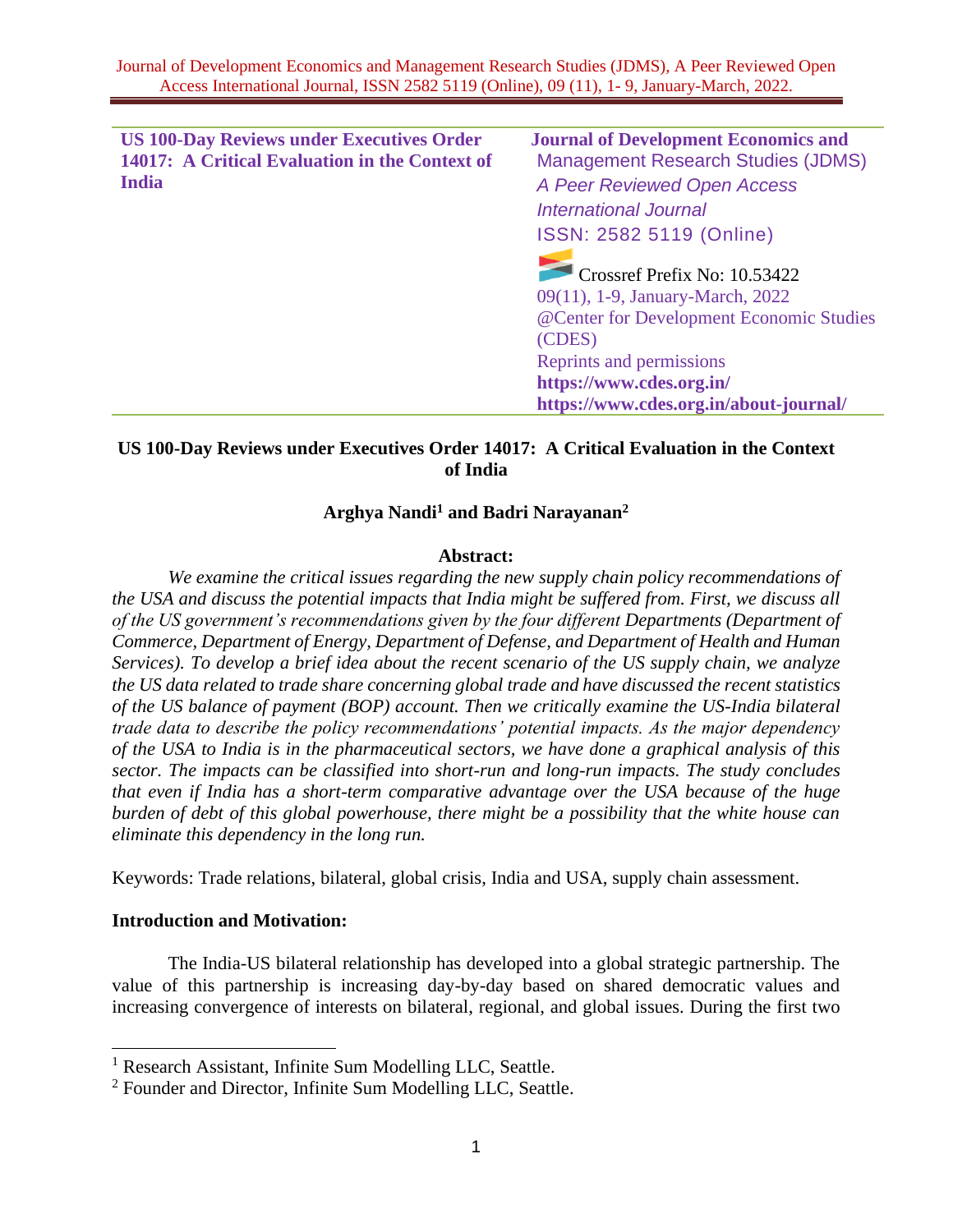summits of Prime Minister Modi and President Obama in September 2014 and January 2015, the Govt. of India has created an opportunity to reinvigorate bilateral ties and enhance cooperation under the motto --- "Sanjha Prayas, Sab ka Vikas" (Shared Effort, Progress for All) and "Chalein Saath Saath" (Forward Together We Go). Though the India-US bilateral relationship is smoothly increasing, the answer to the question of whether the recent supply chain policy recommendations strengthening the trade relations between these two countries is still interesting to find it out.

The ministry of external affairs (MEA), India has published a report (June 2017) where strategic relationships between these two countries like political relations, civil nuclear cooperation, defense cooperation, Counter-terrorism, internal security, and Trade and Economic relations has been discussed. The Ph.D. Research Bureau (July 2020) published an article "INDIA US TRADE: Renewed and Resilient Relationship" where they concluded, "The renewed relationship of India and the USA under the aegis of Prime Minister Shri Narendra Modi and President Donald Trump, will surely move towards an augmented trade future between India and USA." The situation has changed as the recent presidential election result of the USA shifted its fate from Donald Trump to Joe Biden and the democratic party came in power. The recently announced supply chain policy surely has the potential to deviate from the conclusion made by the previously stated article.

Another source of deviation may come from the recent global crisis made by the coronavirus. COVID-19 has taught the world a lesson about the importance of a resilient supply chain. The global pandemic has disclosed the vulnerability of each country despite their pride in nationalism. Biden administration's recently announced supply chain policies can be viewed as a silver lining for the USA, but these policies' exact effect remains unknown. The pharmaceutical sector has been chosen as a typical case to be examined to analyze the possible impacts of the recommended supply chain policies.

In this paper, the graphical analysis of yearly trade statistics has been done to find the potential scope and possible impacts in bilateral trade relations for both countries.

Firstly, we have described the policy recommendations from the four departments of the US government namely, the Department of Commerce, Department of Energy, Department of Defense, Department of Health and Human Science.

In the next section of our analysis, we have analyzed the dependency of the USA on global trade, especially the dependency of pharmaceutical products on India's export. We have shown the recent trade statistics of the USA for the volume of global trade. The trend of the balance of trade data of US-India bilateral trade has been critically analyzed. We have segregated different kinds of pharmaceutical products and have shown the volume of imports of the USA for the same. The concluding section of our analysis covers the answer to our research question where we have tried to discover the potential for both the countries and the future of the bilateral trade between these two global markets.

#### **In The Plate of 100-Days Supply Chain Review:**

The comprehensive 100-days' supply chain assessment critically evaluated the state of the four critical products namely semiconductor manufacturing and advanced packaging, large capacity batteries, critical minerals and materials, pharmaceutical and active pharmaceutical ingredients. The review has been given by the four different departments of the US government as follows. The review on semiconductor manufacturing and advanced packaging has been given by the Department of Commerce. The Department of Energy reviews the sector of large-capacity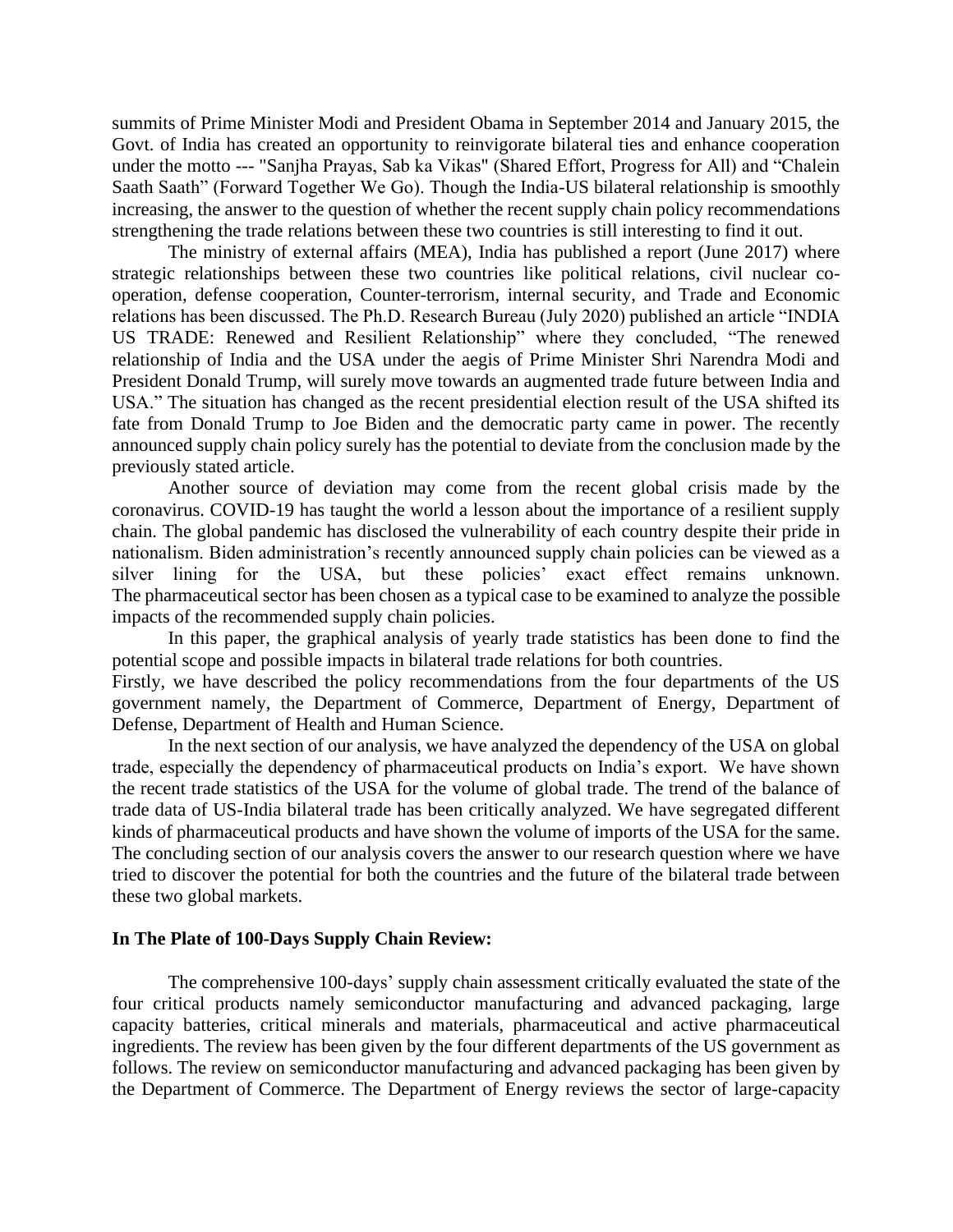batteries whereas the Department of Defense has reviewed the critical minerals and materials. pharmaceutical and active pharmaceutical ingredients have been reviewed by the Department of Health and Human Science.

The first section of the review covers semiconductor manufacturing and advanced packaging. It has been mentioned that the US semiconductor industry accounts for nearly half of global semiconductor revenue but the share of semiconductor manufacturing capacity on U.S. soil has fallen from 37 percent to 12 percent of global production in the last 20 years. The review indicates that the cause of their worry is the geographical concentration of semiconductor manufacturing, especially in Asia. This report examines the semiconductor supply chain through five related essential segments: (1) design; (2) fabrication; (3) assembly, test, and packaging (ATP) and advanced packaging; (4) materials; and (5) manufacturing equipment where the high dependency on sales to China for continued profit growth and domestic research and development (R&D) investment, Taiwan for leading-edge logic chips, Taiwan, South Korea, and China to meet the demand for mature node chips and the concentration of lithography production sector in the Netherland and Japan has been taken into account. This review has mentioned eight cross-cutting risks to semiconductor supply chains namely fragile supply chains, malicious supply chain disruptions, use of obsolete and generations-old semiconductors and related challenges for continued profitability of companies in the supply chain, customer concentration and geopolitical factors, electronics production network effects, human capital gaps, IP theft and challenges in capturing the benefits of innovation and aligning private and public interests. To eliminate these kinds of risks, the department of commerce has recommended promoting long-term US leadership by the process of full funding towards the CHIPS for America and strengthening the domestic semiconductor manufacturing sectors through the support towards key upstream—including semiconductor manufacturing equipment, materials, and gases—and downstream industries to offset high operational costs in the United States. Protection of the U.S. Technological Advantage in Semiconductor Manufacturing and Advanced Packaging by ensuring that export controls support policy has also been taken into account. The foreign collaboration and investment for semiconductor sectors have been highly welcomed in this report.

The second section of this report covers large-capacity batteries. The department of energy stated that China and the European Union, in contrast to the US approach have developed and deployed various government-led industrial policies that are supporting their success story across the battery supply chain. Critical materials for high-capacity lithium-ion batteries – particularly Class I nickel, lithium, and cobalt – as primary upstream supply chain vulnerabilities have been highlighted in this report. A bunch of ideas has been developed where the major focus is on stimulating the demand for the end products using domestically manufactured high-capacity batteries and strengthening the supply chain of advanced battery minerals through investment towards nickel refining and global cooperation. One lucrative idea of this report is to maintain the sustainable domestic extraction of minerals and promote sustainable domestic battery materials, cell, and pack production by catalyzing the investment and introducing supportive tax credit. Increased funding for R&D to expand uptake and reduce supply chain vulnerabilities has also been recommended. It has been estimated that EV battery recycling alone can reduce cumulative cobalt demand for global EV fleets through 2050 by 26-44 percent.

The third section of this review covers the review on critical minerals and materials given by the Department of Defense. This report entails the concerns of sustainability in the era of trade liberalization. The Department of Defense mentioned, **"Economic efficiency took priority over diversity and sustainability of supply—made manifest in the slow erosion of manufacturing**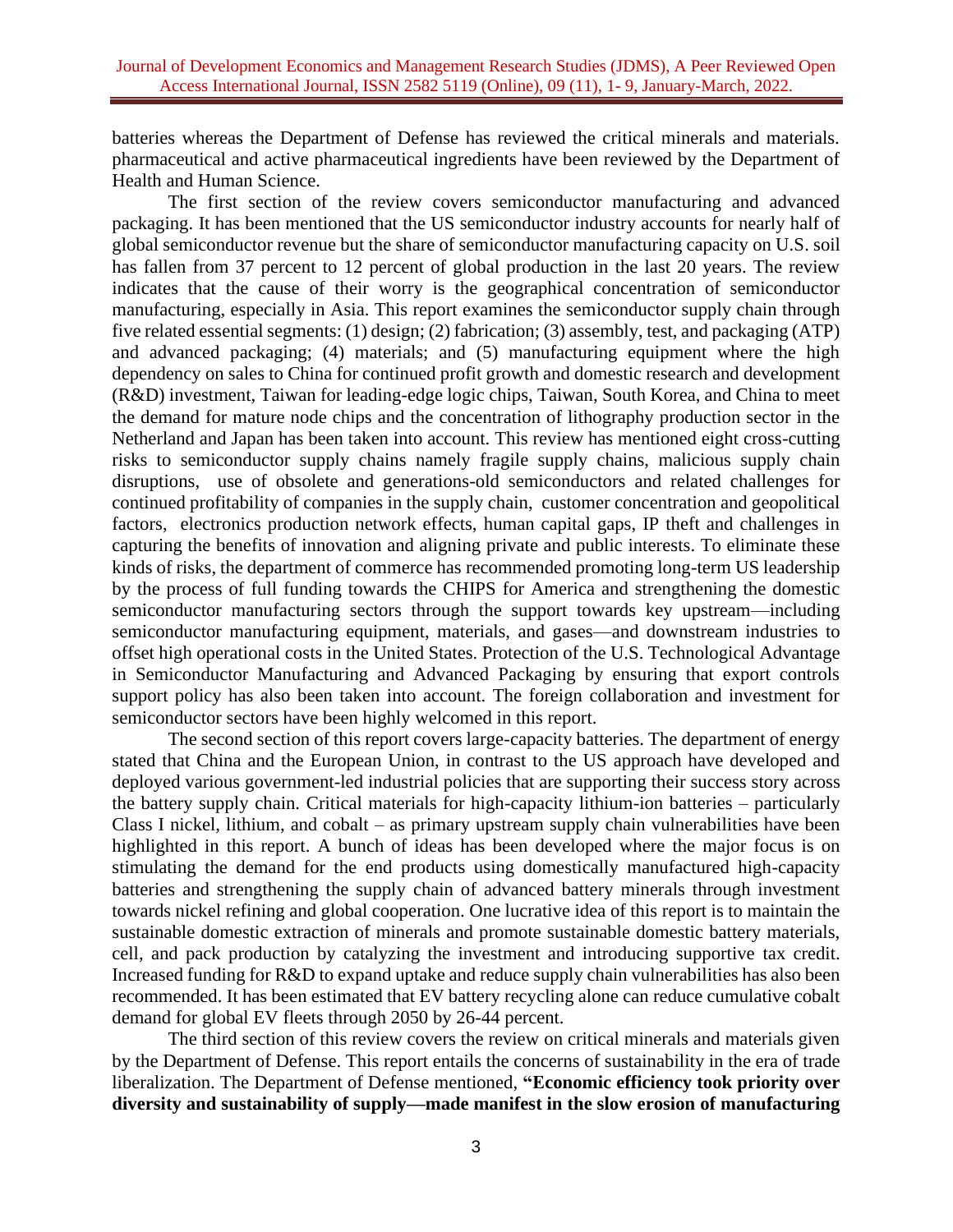**capabilities throughout the United States and many other nations. In addition, as the point of consumption drifted further and farther from the point of production, U.S. manufacturers increasingly lost visibility into the risk accumulating in their supply chains."**

The report has recommended driving a global market change towards the value of environmentally and socially responsible production. Collaboration with the states, tribal nations, and non-governmental organizations has been suggested. This report has mentioned that National Minerals Information Centre (NMIC) funding has declined by 37 percent in real dollar over the past 25 years and has suggested establishing a new interagency task force to develop a materialby-material plan to identify specific locations of key strategic and critical materials in the United States that could be sustainably produced domestically. It has also included the deployment of DPA and other programs to incentivize production across the supply chain, including downstream, high value-added manufacturing such as new magnet capabilities and advanced electric motor designs.

The last section of 100 days reviews consists of the report of pharmaceuticals and pharmaceuticals ingredients by the Department of Health and Human Services. The major focus of this section is to improve transparency and increase the economic sustainability of the U.S. and allied drug manufacturing and distribution. The report also suggested boosting local production and fostering international cooperation. In addition to this, the report recommends various investment and financial incentives to boost production.

#### **The Current State of Global Trade**

According to the Trade Statistics for International Business Development the USA has exported 17,142,104,584 USD whereas the volume of imports is 17,469,276,741 USD. The major participants of this bilateral trade were Canada (14.5%), Mexico (14.40%), and China (13.60%). The trade balance is continuously worsening off with China, European Union, India, and some of the other countries.



Source: Trade Map- Trade statistics for international business development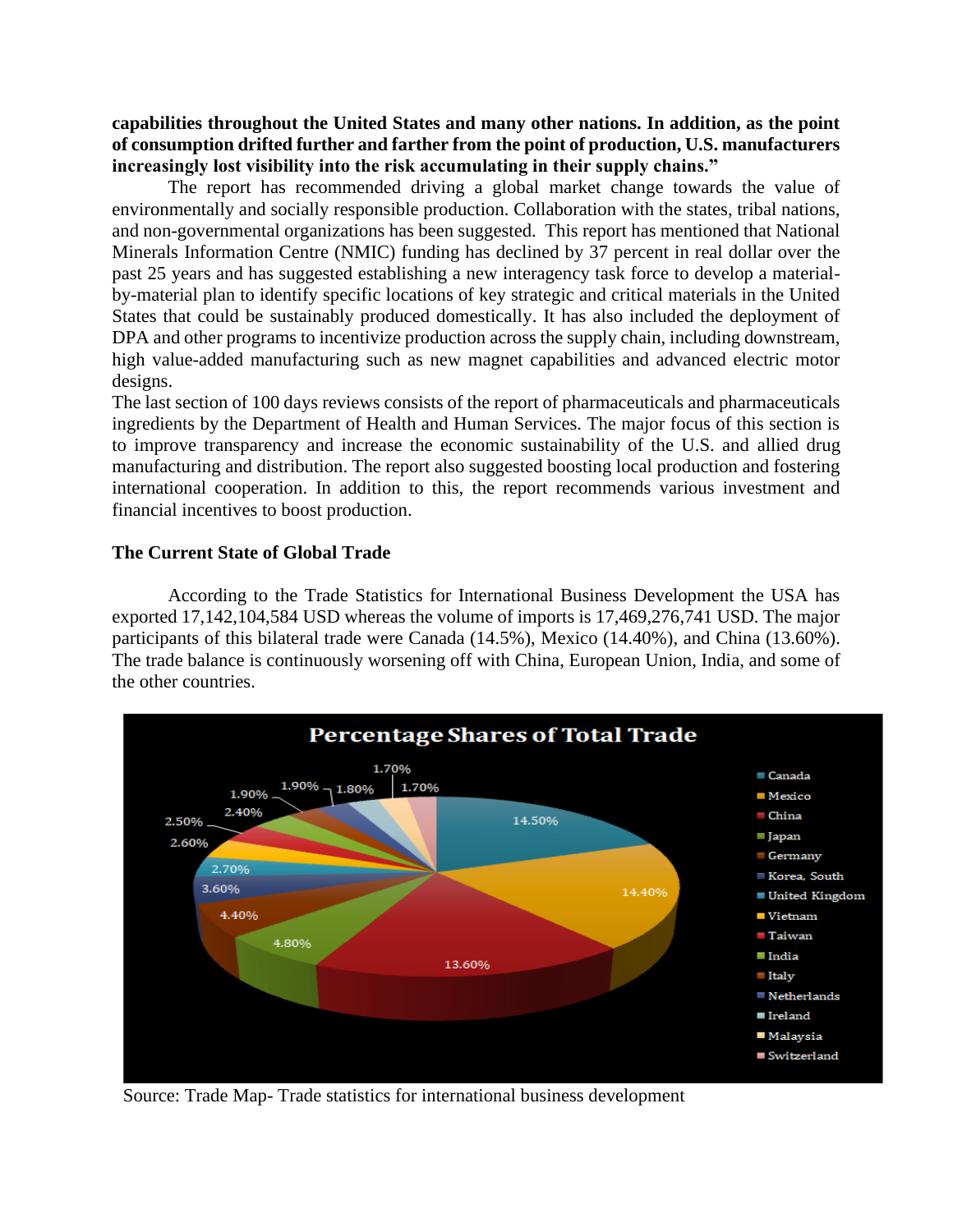#### Journal of Development Economics and Management Research Studies (JDMS), A Peer Reviewed Open Access International Journal, ISSN 2582 5119 (Online), 09 (11), 1- 9, January-March, 2022.

US semiconductor industry is a major source of export with \$47 billion in export sales in 2020. Semiconductor Industry Association has estimated that the global semiconductor market will reach \$726 billion in annual sales by 2027 with a compound growth rate of 4.7%. The major problem lies in losing the market share of semiconductors from 37% in 1990 to only 12% in 2019. Taiwan subsidy policies towards fabrication facilities for semiconductor chips give 50% subsidy for land cost, 45% for construction and facilities, and 25% for semiconductors, in addition to R&D investments and other incentives. As a result, Taiwan (20%) accounts as the global leader in semiconductors' global installed capacity followed by South Korea (19%), Japan (17%), and China (16%).



Source: Trade Map- Trade statistics for international business development

Coming to the statistics of large-capacity batteries, total global nickel reserves are estimated at approximately 94 million metric tons whereas Australia and Indonesia share around 20 million metric tons each followed by Brazil (16Mt). The USA has a very small deposit of nickel with a volume of production of only 0.016 million metric tons in 2020. The department of energy has expressed their worry about the critical vulnerability to the future of the U.S domestic auto industry by stating China's global share in refining lithium (60%) and cobalt (80%). In the case of pharmaceutical products, India accounts for the largest share (29%) of active pharmaceutical ingredients (API) followed by the EU (27%) and China (16%). The USA has a huge trade deficit of \$85millions with the resort of the world.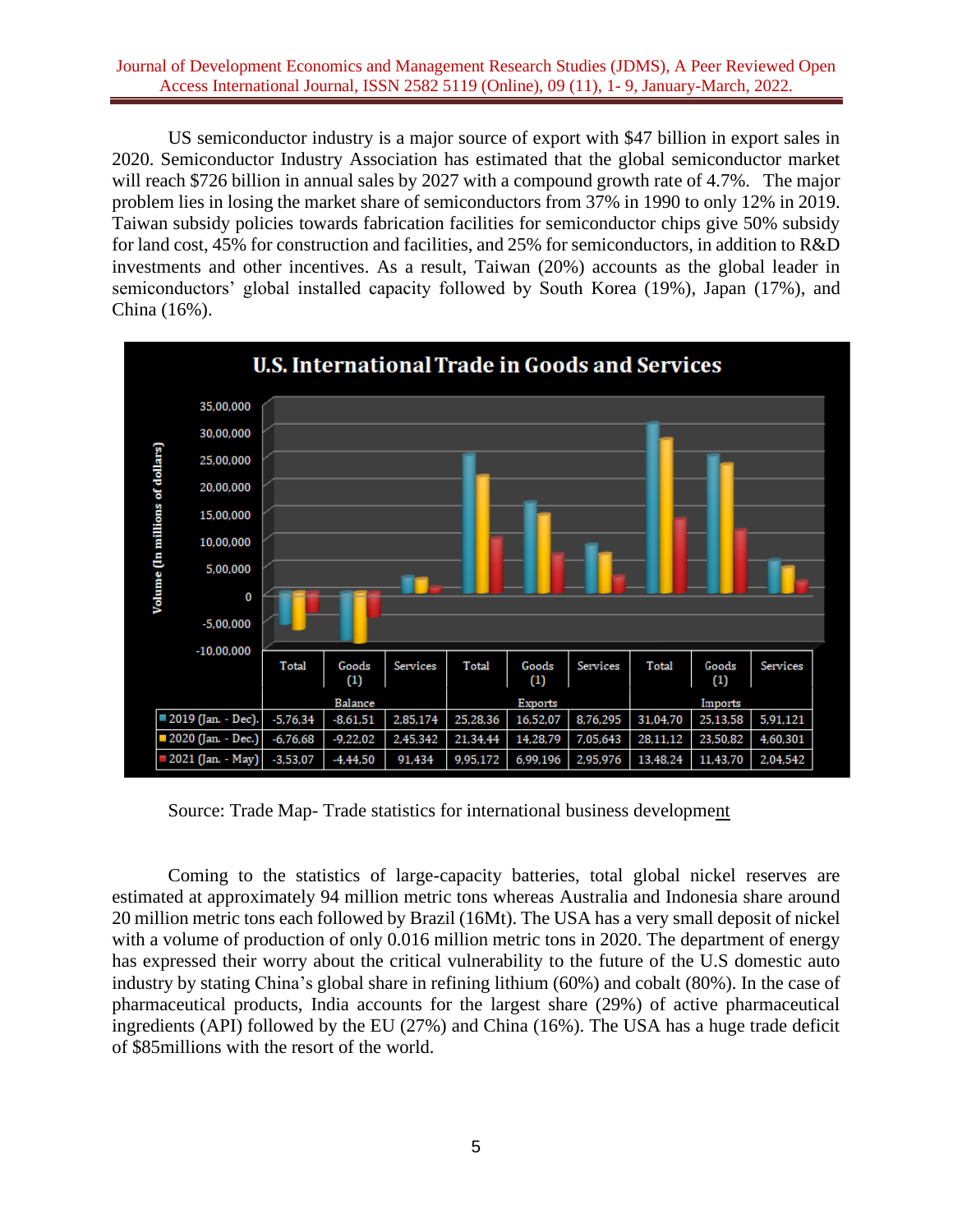### **Impacts on Global Supply Chain:**

**A. Climate Risks and Sustainability:** Any country's resilience to climate change depends on its risk management approach, business plan, and the structure of the governance. Convening industry stakeholders to expand production and developing new sustainability standards for domestic production simultaneously may lead to nothing.

A report published by Mckinsey & Company has found that the probability of a hurricane of sufficient intensity to disrupt the semiconductor supply chain may grow two to four percent by 2040 and disruption of the heavy rare earth production from extreme rainfall may increase 2 to 3 times by 2030. The recently recommended policies for semiconductor manufacturing and resilience do not take into consideration these analyses. Promotion of investment with transparency and collaboration and funding the CHIPS for America provision to promote long-term US leadership can be pointed out as major advancement but one can't ignore the vulnerabilities of upcoming future.

- B. **Long Term Resilience:** Typically, a more specialized supply chain may lead to the severity for a downstream player as the supply of critical input may only be available from the source that has been disrupted. The USA has successfully responded to this issue. The planning for deploying the DPA and other programs (DPA gives the President the authority to issue grants, loans, loan guarantees, and other economic incentives to establish industrial capacity, subsidize markets, and acquire materials) is one of the most attractive parts for the same. The policies related to infrastructure development are great initiation towards resilience and the idea of the development of the rating system has the potential to increase the quality and global competitiveness. Improvement of supply chain transparency is a good policy measure in pen and paper but the exact implementation of these rules is hard to find in reality. Especially in the era of globalization, where the countries and the companies are solely motivated for market capitalization, the chance of coalition game is hardly possible. The report has also cited the threat of geographic concentration of key supply chains in the world. The recommendation of 50 billion USD investment in advance domestic manufacturing of leading age semiconductors and to support critical manufacturing industries may sound good on paper but neutralize the 92% dominance in Taiwan's global market and geographical advantages for semiconductor production between rock and a hard place. The supply chain policies have a clear motive for tackling down this dominance but the policymakers should think outside the box to get a certain result.
- **C. The Risk of Inflation:** One major risk associated with this kind of policymaking especially in the time of the COVID-19 crisis is the risk associated with inflation. As the government has already been launched various relief package to deal with the recent crisis, the expected inflation rate may already in an upward trend. As a result, the package to implement various kinds of demand-side policy measures to develop supply chain resilience may incentivize the existed risk.

**Research And Development:** Improvement of R&D to develop a sustainable economy is one of the Nobel approaches of the report. Research and development are the fuel to drive an economy. Suggested tax incentives, conditional loans, and loan guarantee schemes can incentivize the producers to achieve the target labels. R&D investment can mitigate the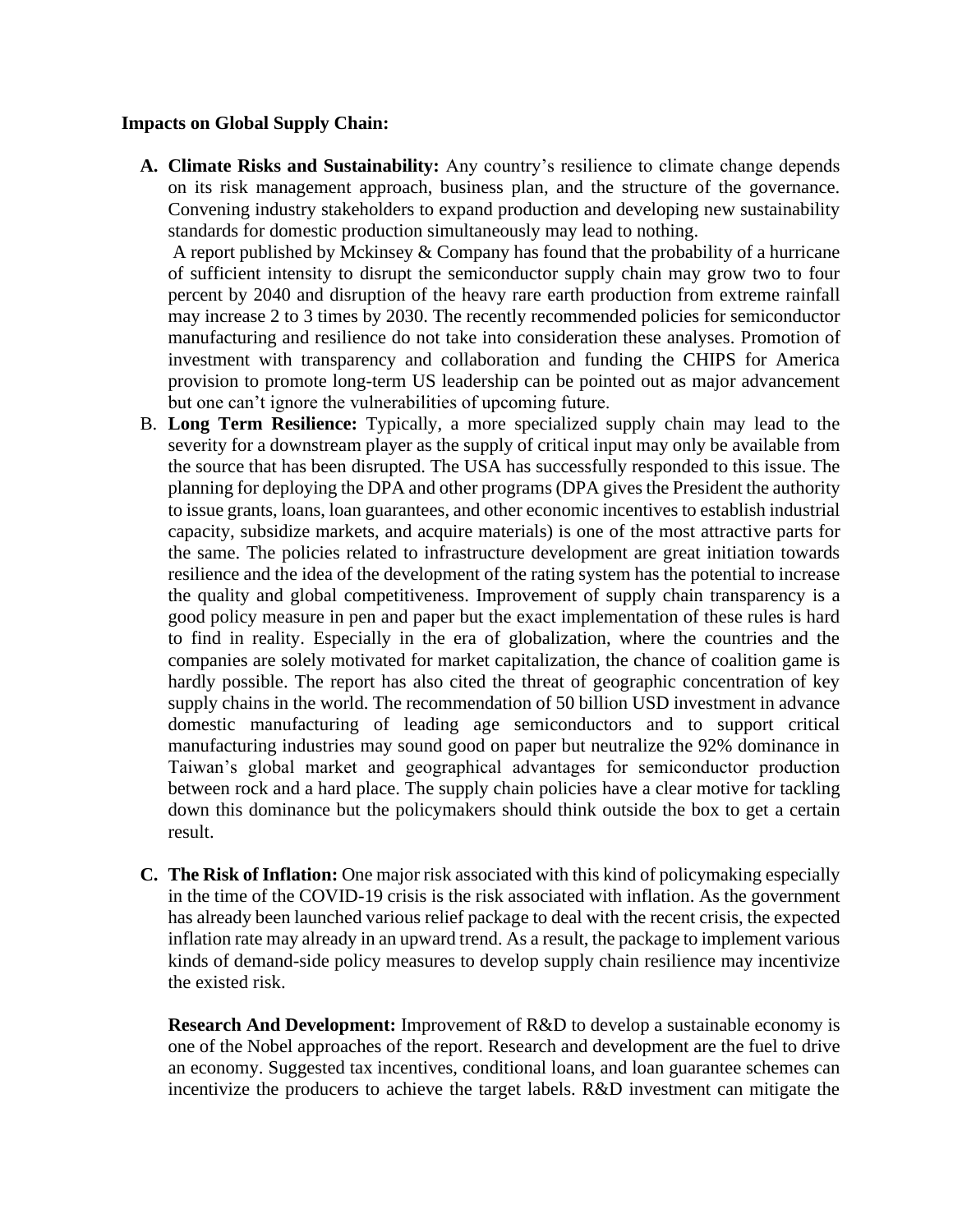negative effect of supply chain disruption but one thing the manager should keep in mind is that supply chain disruption has different impacts on supply chain performance and firms' performance outcomes. The negative impacts of misinterpretation of the weightage for a particular type of outcome can outperform the positive impacts of R&D investments. So, to what extent the positive impacts will be spread is somehow not only dependent on the policy implementations but also the managerial efficacy.

## **In The Plate of India:**

The recent statistics of India-USA bilateral trade entails that India has a positive trade balance with the USA and the major source of gains from trade is coming from the pharmaceutical industries.



Source: United States Census Bureau (Foreign Trade Data)

In the report of 100 days' supply chain review, it has been stated that for all FDA-regulated drugs, 73 percent of manufacturing facilities producing APIs are located outside the United States whereas, for generic drugs (approved under ANDAs), 63 percent of FDF manufacturing facilities are located outside the United States. On the other hand, India has 19% of the world's manufacturing facilities producing APIs and 26% of FDF manufacturing facilities for generic drugs.

The white house has expressed its concern regarding the fact that U.S. and allied drug manufacturing, especially for generics and common drugs, is often undercut by foreign competition, particularly from India and China. The report has recommended providing predictability in production cost, pricing and volume sold. An increase in government and private sectors' flexibility in contracting and sourcing finished drugs and raw materials and studying whether the current market for finished drugs supports diversification of supply instead of relying on one or two suppliers through preferred contractual arrangements has also been suggested.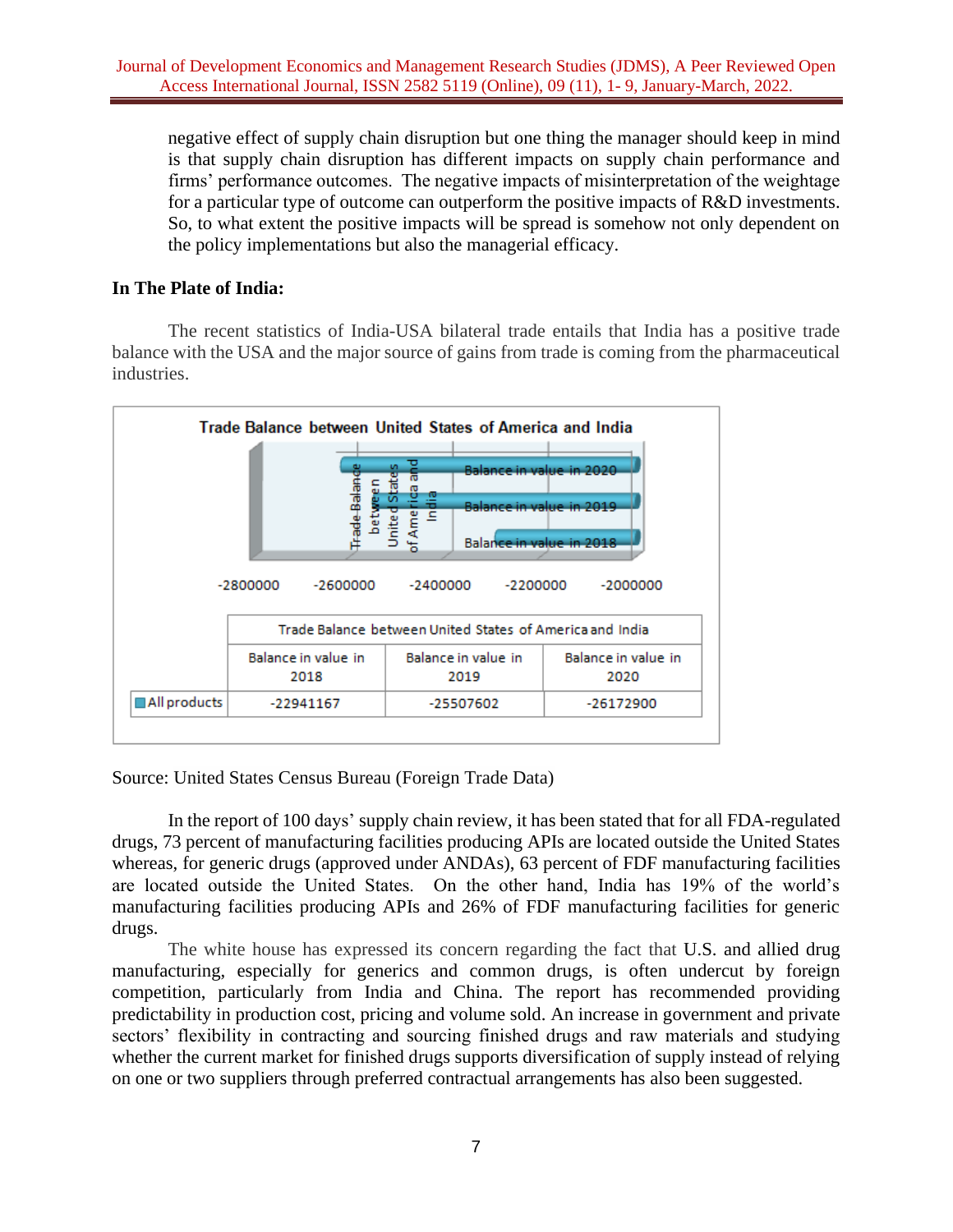India has a positive trade balance in terms of pharmaceutical industries where the export of Medicaments consisting of mixed or unmixed products for therapeutic or prophylactic uses occupies the largest share (6716141 USD in 2020) of total pharmaceutical products exported from India.



Source: Trade Map- Trade statistics for international business development

Now, come to the part of the import statistics of pharmaceutical products - the import of Medicaments consisting of mixed or unmixed products for therapeutic or prophylactic uses shares around 59% of the total imports of pharmaceuticals followed by Human blood; animal blood prepared for therapeutic, prophylactic or diagnostic uses (37%). The amount of India's import of Human blood; animal blood prepared for therapeutic, prophylactic, or diagnostic uses to the USA is around 48951 USD which is quite high compared to other countries. Dependence on imports from China of active pharmaceutical ingredients and chemical intermediates has been created so many problems for India especially in the time crisis. Although India has improved its ease of doing business index in the time of the crisis, challenges remain on the market access front. The US resilient supply chain policies may make India's situation up in the air due to the double bites of market inaccessibility for API and disrupted supply chain during COVID-19.